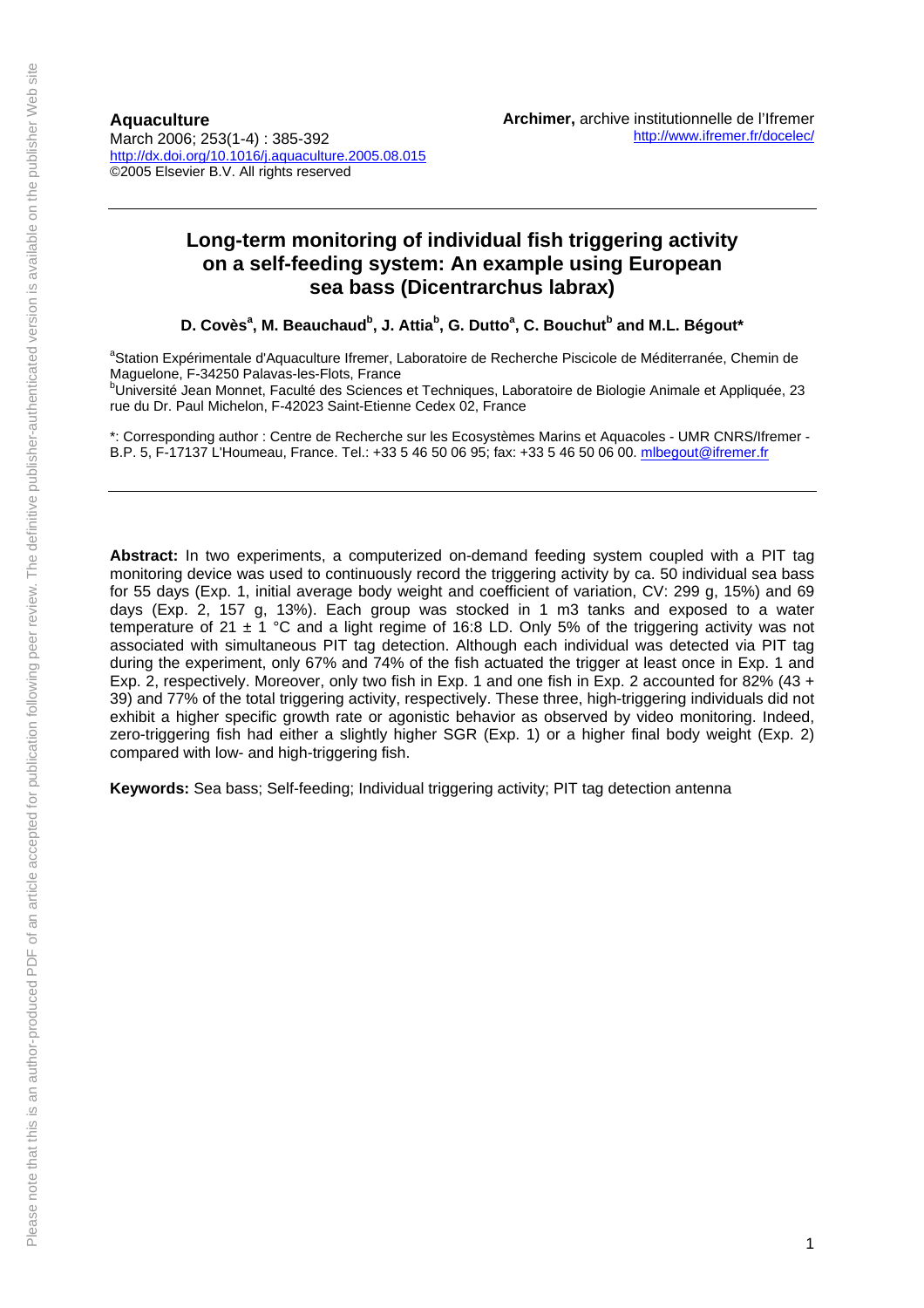### **1. Introduction**

In aquaculture there is a need to better understand feeding rhythms in order to facilitate a good match between the timing of feed distribution and fish biological rhythms. Further, feeding the fish at the appropriate time, may reduce feed wastage in aquaculture systems. To investigate feeding activity, there is a wide choice of methods from stomach content analysis, dyestuffs and markers, direct observation and video recording, on-demand feeder with feed waste monitor to X-Ray methods (reviewed in Jobling et al., 2001). Such methods either target group or individual feeding patterns for studies of feed preference, total feed intake measurement, feeding activity, and diel and seasonal feeding rhythms. Each of the methods has specific areas of application and each also has limitations (Jobling et al., 2001). There are difficulties involved in monitoring the feed intake of individuals within groups on a continuous basis over protracted time periods, and none of the methods cited addresses this problem satisfactorily. Nevertheless the potential for synergy between methods provides opportunities to increase our understanding of the influences various facets of fish behavior may have on feed intake, and in particular, how individual fish behaviors contribute to or are responsible for the resulting group behavior.

Extensive testing of different on-demand feeding systems for sea bass (*Dicentrarchus labrax*) (Covès et al. 1998, Rubio et al. 2004) has shown that this species demonstrates a great ability to use such systems and a high plasticity when facing the triggering device (pushing, pulling, biting) that could therefore be modified depending on the experimental objectives. Our research focused on individual fish trigger activity patterns : which fish were responsible for feed distribution for the group? The solution was found in the combination of two different methods: a computerized on-demand feeder and an individual PIT tag detector near the trigger (adaptation after Brännäs and Alanärä, 1993; Alanärä and Brännäs, 1996). The present paper illustrates the potential of that particular combination of techniques applied in the context of understanding how the dynamics of individual triggering behavior was related to group feeding (*e.g*. motivation, regime choices, rhythms) and individual growth in a marine cultured species.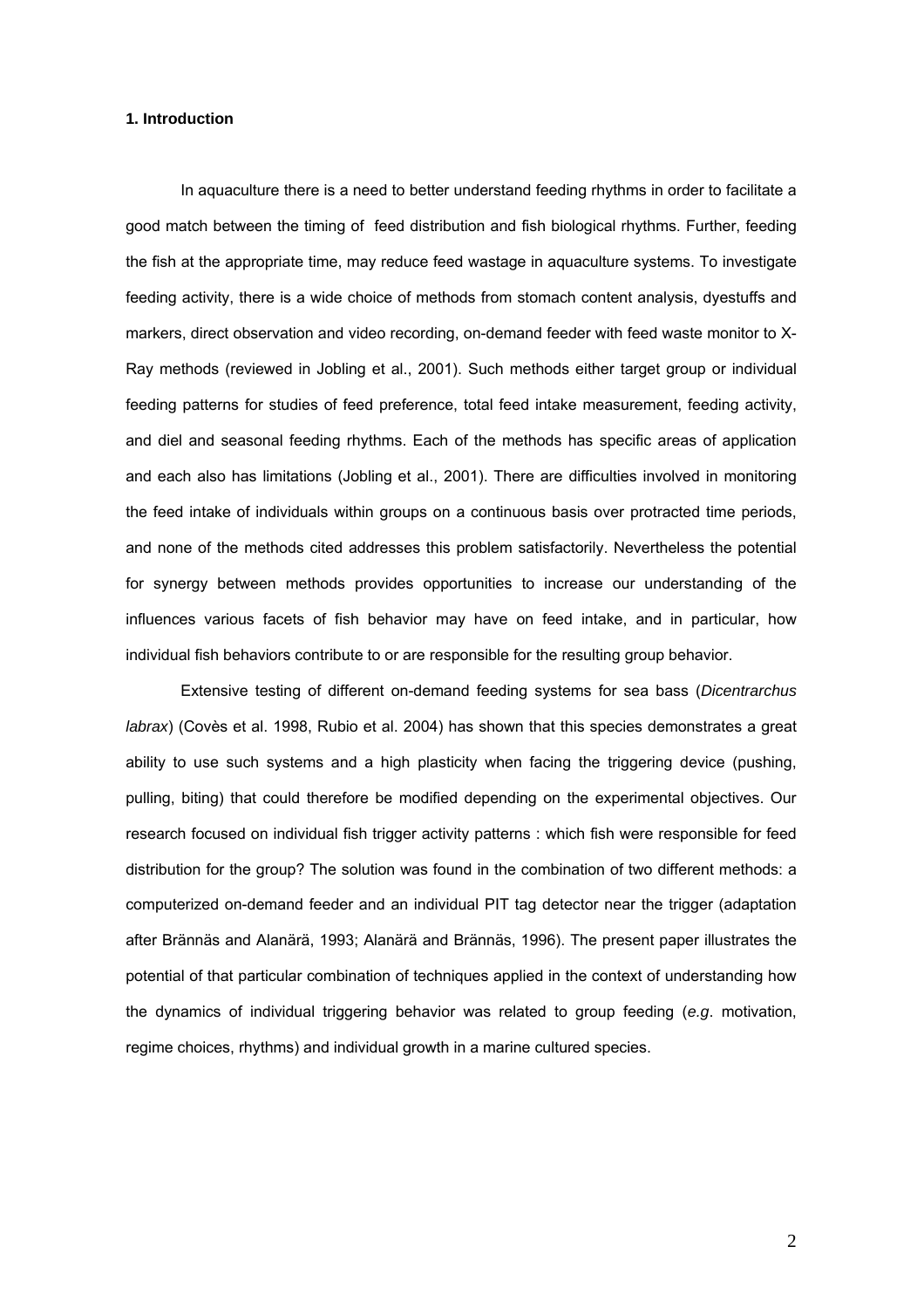# *2.1. Apparatus*

The device to operate the feeders comprised a screened type sensor (ST) (Covès et al. 1998, Rubio et al. 2004) and a control box. The ST sensor was a metal rod protected in a PVC cylinder surrounded by the PIT tag detection antenna (Fig. 1). The fish therefore had to enter horizontally through the PVC pipe, the PIT tag being detected at this time immediately prior to the activation of the rod. Individual triggering activity was counted continuously and stored every minute by a computer. Thus, PIT tag detection, rod triggering and feed distribution were recorded simultaneously through time. After each actuation fish were rewarded with pellets and feed dispensers were regulated to distribute  $0.5 - 0.6$  g kg<sup>-1</sup> fish delivered 30 cm from the trigger. There was no blanking delay between switch actuations. The reward level (about 50-100 pellets each time, more than one per individual) was a compromise between minimizing wastage and optimizing feed allocation to the group. Such a set up allowed us to monitor two variables of interest : the individual feed demand and the group feed intake (because uneaten pellets were counted, see below). This device was realized by the contribution of two private French companies : Imetronic for the computerized self-feeding system and micro-BE for the PIT tag detection antenna.

Each individual fish was horizontally PIT-tagged by inserting a tag horizontally just behind the head to prevent any change of position subsequent to implantation (Fig. 1). Such horizontal positioning of the PIT tag allowed the best detection within the diameter (10 cm) of the antenna in accordance with the manufacturer's specifications requiring perpendicular plans. Behavioral investigations were undertaken by direct visual observation and video recording (CCD Panasonic WV BL 200 and Panasonic AG 6010).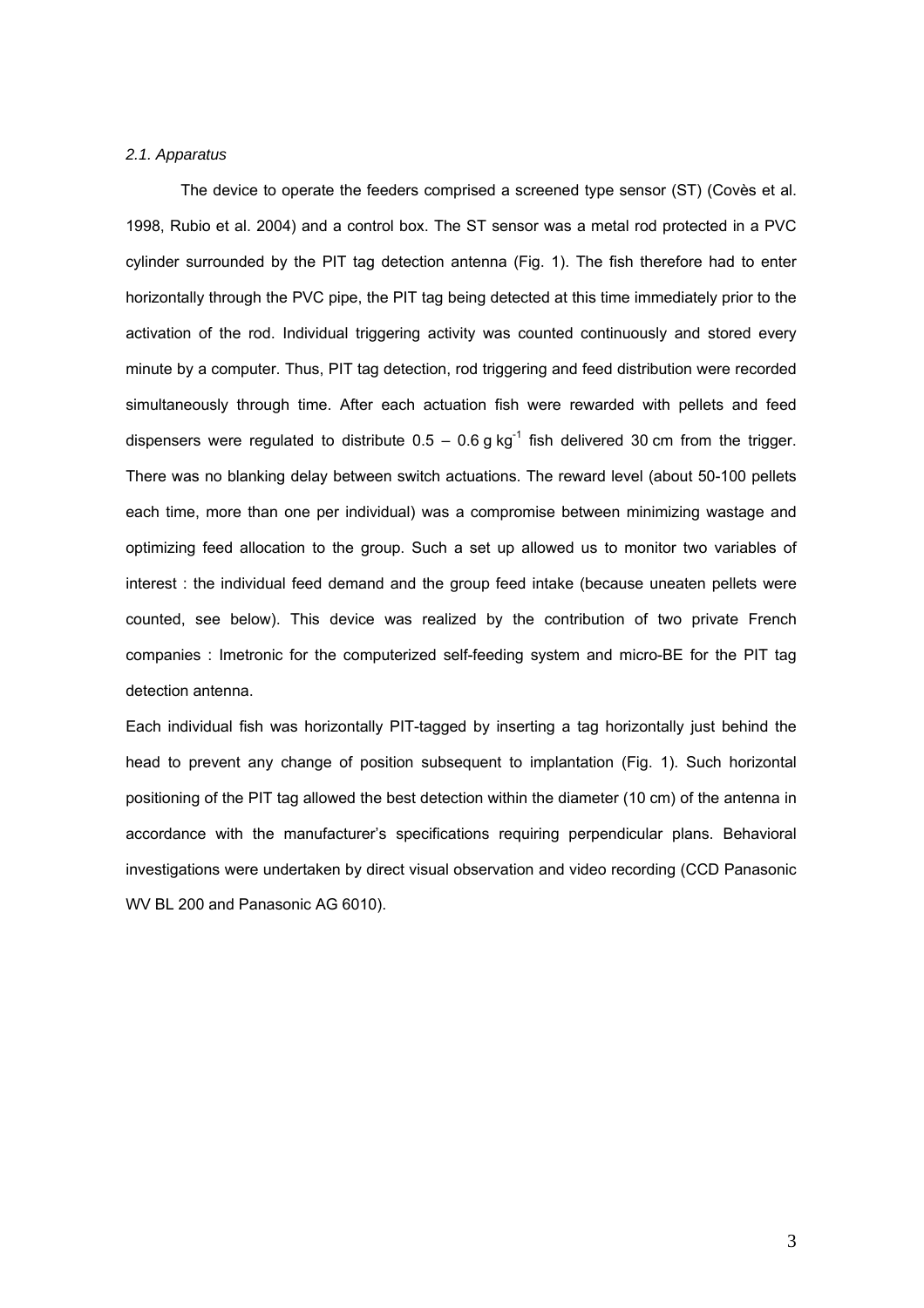Figure 1: Diagram of the demand feeding system; fish activated the food dispenser and PIT tag registration unit while data were collected on a PC. Pellets were delivered 30 cm away from the trigger.



# *2.2 Experimental set up*

The experiments were carried out with sea bass at IFREMER experimental station in Palavas (France). The tanks (described in Covès et al. 1998, Rubio et al. 2004) were supplied with sand filtered and UV-treated seawater (salinity 38‰, pH. 8) in a flow-through system (flow rate of 1  $m^3 h^{-1}$  in each tank). Water temperature was maintained at 21.0  $\pm$  1.0°C and oxygenated to maintain oxygen concentrations above 80% saturation in the outlet. Tanks were covered and a 75 W lamp was located about 70 cm above the water surface. Light regime was 16:8 LD (400 Lux: total darkness, light onset at 06:00 U.T. +1) with twilight transition periods of 30 min. Fish were fed a commercial sea bass diet (SICA Le Gouessant, 29 Lamballe, France: 44% crude protein, 22% lipid according to the manufacturer, 4 or 5 mm). Feed hoppers were filled each day,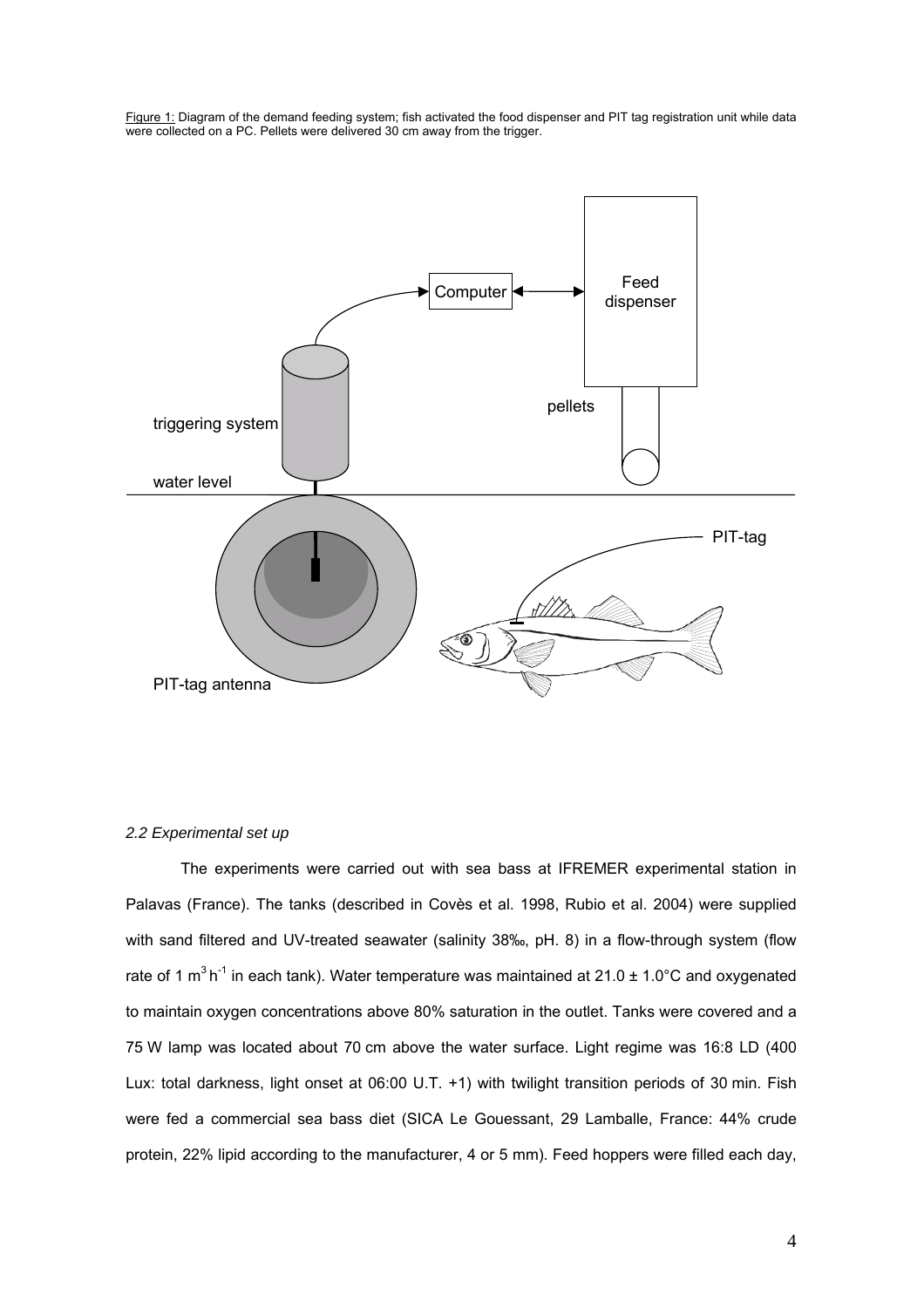and feed intake (quantity dispensed minus waste counted in the sediment trap) monitored daily during animal maintenance from 10:00 to 11:00 (U.T. +1) when triggering activity recordings were stopped for one hour. Both experiments were not replicated since they were methodological tests aimed at giving first results on a marine cultured fish species and at providing basic knowledge for future experiments.

# *Experiment 1*

Experiment 1 (Exp. 1) was conducted with a group of 48 sea bass hatched and grown at the research station in Palavas. At the beginning of the study, fish were c. 30 mo. old with an average initial body weight (BWi) of 299 g (Coefficient of Variation (CV)=15%, N=48 fish). Fish were again weighed after 55 days of the experiment. Animals were placed under self-feeding conditions with feeders delivering 5 mm pellets. Food access was possible all day (24 h.) except during animal maintenance.

### *Experiment 2*

Experiment 2 (Exp. 2) was conducted with a group of 49 sea bass hatched and grown at a fish farm (AEGAGROPILE, Marseillan, France). At the beginning of the experiment, the average initial body weight was 157 g (CV=13%, N=49 fish). Fish were weighed twice (after 22 days, 48 days) and at the end of the experiment (69 days). Animals were placed under selffeeding conditions with feeders delivering 4 mm pellets. Food access was possible all day (24 h.) except during animal maintenance. Among the group, 20 fish were excluded from growth statistical analysis because they were submitted to a tagging treatment on day 22 that did not impair their behavior but may have decreased their growth (Bégout Anras et al. 2003).

### *2.3 Data analysis*

Initial coefficient of variation (CV) was calculated as: 100\*D\*M<sup>-1</sup>, where D is standard deviation of the individual weight and M is average weight. The specific growth rate (SGR) was calculated using the following formula: SGR (% body weight per day)=100(Ln BWf-Ln BWi)/N, where BWf and BWi are the final and initial body weight (kg) respectively and N the total number of days. Average and standard deviation  $(± SD)$  were calculated. Individual feed demand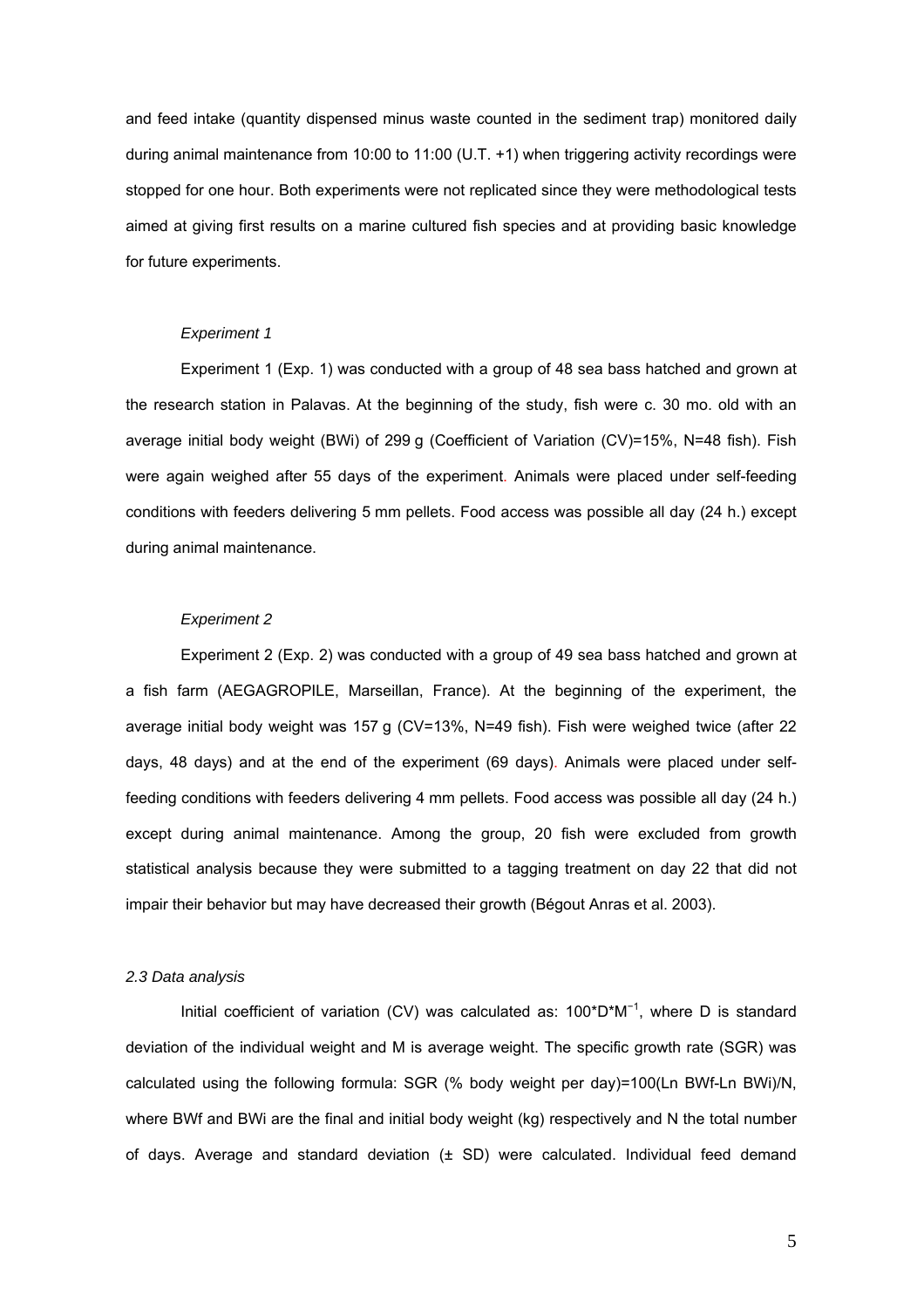behavior (i.e. the number of trigger actuations per individual) was calculated and used to distinguish between high-triggering (> 30% actuations), low-triggering (0-30%) and zero-triggering (0%) individuals. Triggering activity data was graphed as two dimensional plots to display the time series of individual demand activity in relation to time of day for the high-triggering fish in each experiment. The period length of rhythmic activity was determined by the concordogram method at a confidence level of 99 % (Hassnaoui et al., 1998). Period was calculated using data on the whole population, including high and low-triggering fish, as well as on the high-triggering ones alone. A non-parametric statistical test (Kruskal-Wallis) was used to compare low- and hightriggering to zero-triggering fish differences in BWi, BWf and SGR.

### **Results**

#### *System reliability and fish agonistic behavior*

The first step was to verify the functioning and accuracy of this computerized monitoring system. While 100 % ID-code were recognized at least once in Exp. 1 and 2, 96.1 % of the total number of registered actuations in Exp. 1 and 95.4 % in Exp. 2 were paired with a corresponding ID-code registration. Direct or video observation confirmed the simultaneous activation of the PIT tag antenna and the triggering rod validating the usefulness of the method.

Further, video recording and visual observations showed that fish gently swam all around the tank with sub-groups of 4-5 fish gathering for short periods of time close to the antenna area. Moreover, individuals did not compete for access to the triggering area and after each actuation, the whole fish population immediately congregated at the feeding point without demonstrating any agonistic behavior.

#### *Individual fish classification*

In Exp. 1, the first actuation occurred 9 days after the start of the experiment for all highand low-triggering fish. Two high-triggering individuals shared 82 % of the total actuation number (43 % for one and 39 % for the other one, Fig. 2A). A group of 29 low-triggering individuals handled the rod for only 14 % of the total actuations. The 17 remaining fish never actuated the trigger and were classified as zero-triggering individuals.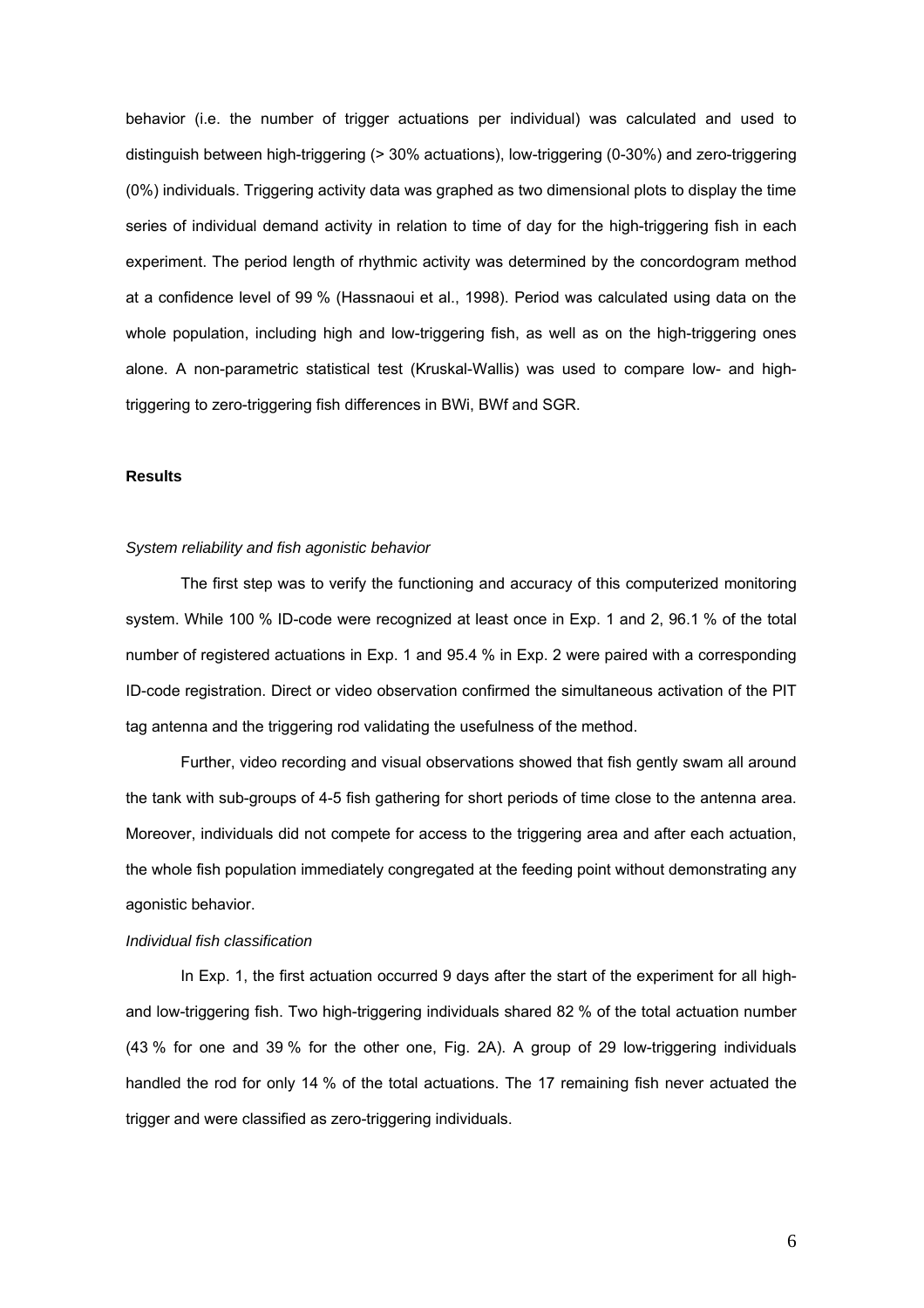In Exp. 2, the first actuation occurred only 6 days after the start of the experiment for all fish except the high-triggering individual that started triggering on day 11. For group 2, there was only one high-triggering fish responsible for 72 % of the total actuations (Fig 2B). A group of 29 low-triggering individuals handled the trigger for only 23 % of the total actuations. The 19 remaining fish never actuated the trigger and were classified as zero-triggering individuals.





# *Rhythmic pattern of feed demand*

In both experiments, high-triggering individuals showed very regular actuations during the experiment i.e. they did not stop triggering the rod for longer than 2 days (Exp. 1 illustrated, Fig. 3). However in Exp. 1, a particular temporal repartition was observed mostly at the beginning of the survey between the two high-triggering individuals: one was active at the beginning of the day while the other triggered the rod towards the end of the light phase (Fig. 3).

Fish ID code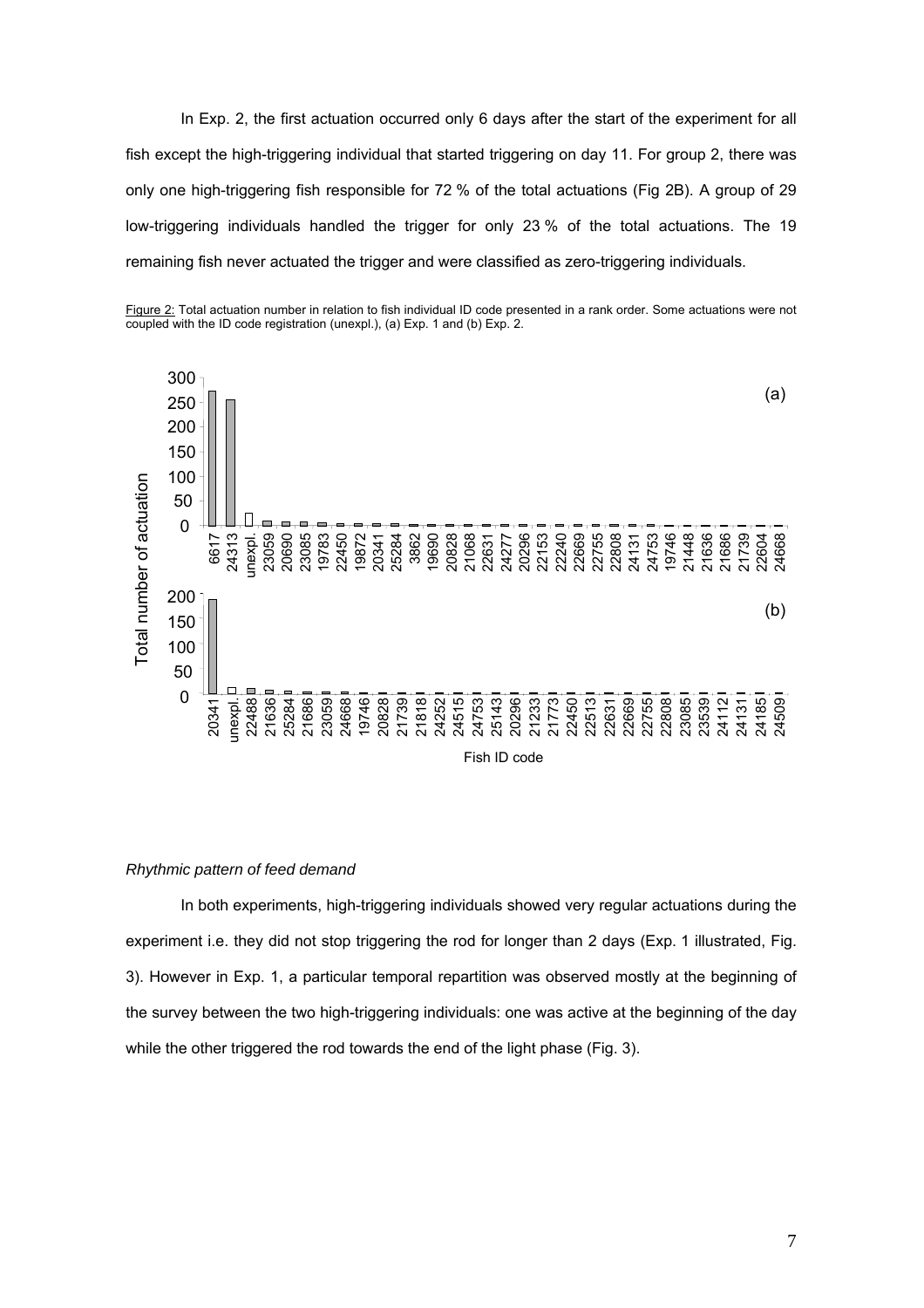Figure 3: Actogram of the two high-triggering fish of Exp. 1 from day 9 (D9) to day 52 (D52). Triggering activity was summed up per hour and each shaded square represents one hour when at least one fish activated the trigger one time. Dark gray square: triggering activity of high-triggering fish n°1. Light gray square: triggering activity of high-triggering fish n°2. Black square: both high-triggering fish activated the trigger during the same hour. Bottom dark bars indicate dark phase.



In both experiments, the mean daily profiles of triggering activity of the whole population was largely explained by the profile of the high-triggering fish (Exp. 1:  $R^2$ =0.80, P<0.001; Exp. 2:  $R^2$ =0.84, P<0.001), (Fig. 4a). The demand pattern of the low-triggering fish could be considered as background noise. Almost all the triggering activity occurred during the light phase in both experiments. In the two high-triggering fish of Exp. 1, the mean daily profiles showed an increase of activity at dawn and then a gradual decrease until dusk (Fig. 4a). In Exp. 2, the pattern of triggering activity in the high-triggering fish showed a clear major peak at dawn (Fig. 4a).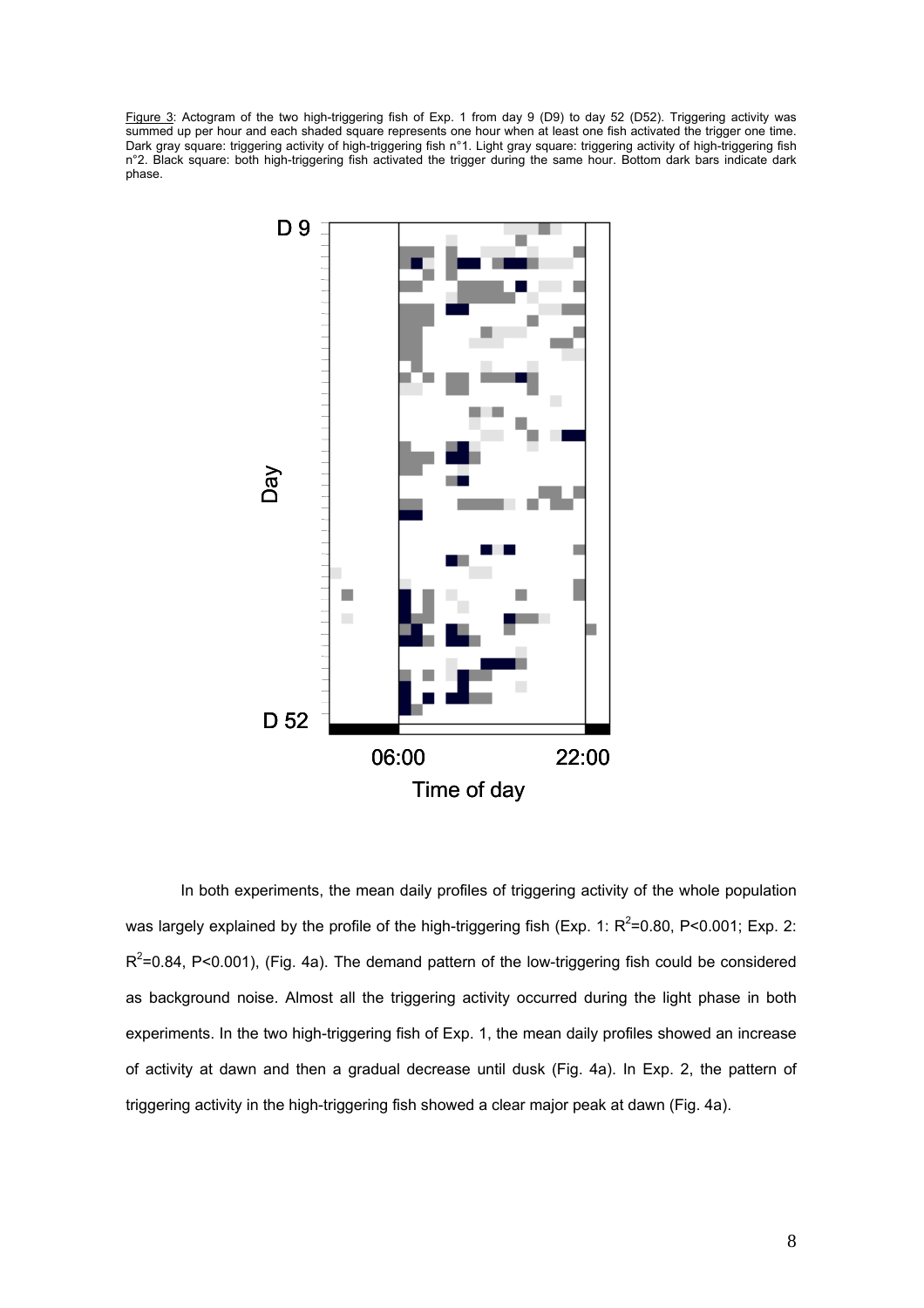The concordance method detected a 24h period both for the population and the high-triggering fish (Fig. 4b). The very low activity on the rod of low-triggering fish did not allow us to detect any

#### period.

Figure 4: (a) Mean triggering activity per hour (A  $h^{-1}$ , with A=number of actuations) over the 24 h cycle for Exp. 1 and Exp. 2. Legend: black line for high and low-triggering fish, dashed and gray line for high-triggering individual, bottom dashed line for low-triggering fish only. Grey rectangles represent dark phase and dotted rectangle animal care period without recordings. (b) Concordogram calculated on the time series of triggering activity for high-triggering fish n°1 in Exp. 1 and the high-triggering fish of Exp. 2.



### *Fish growth*

Under our experimental conditions, the average SGR was among expected values for that fish size. Indeed for Exp. 1, average SGR was  $0.59\% \pm 0.11$  ( $\pm$  SD) and for Exp. 2, average SGR was 0.82 %  $\pm$  0.14. It should be noted that uneaten feed was nil and therefore high rates of individual triggering were associated with high rates of group feeding.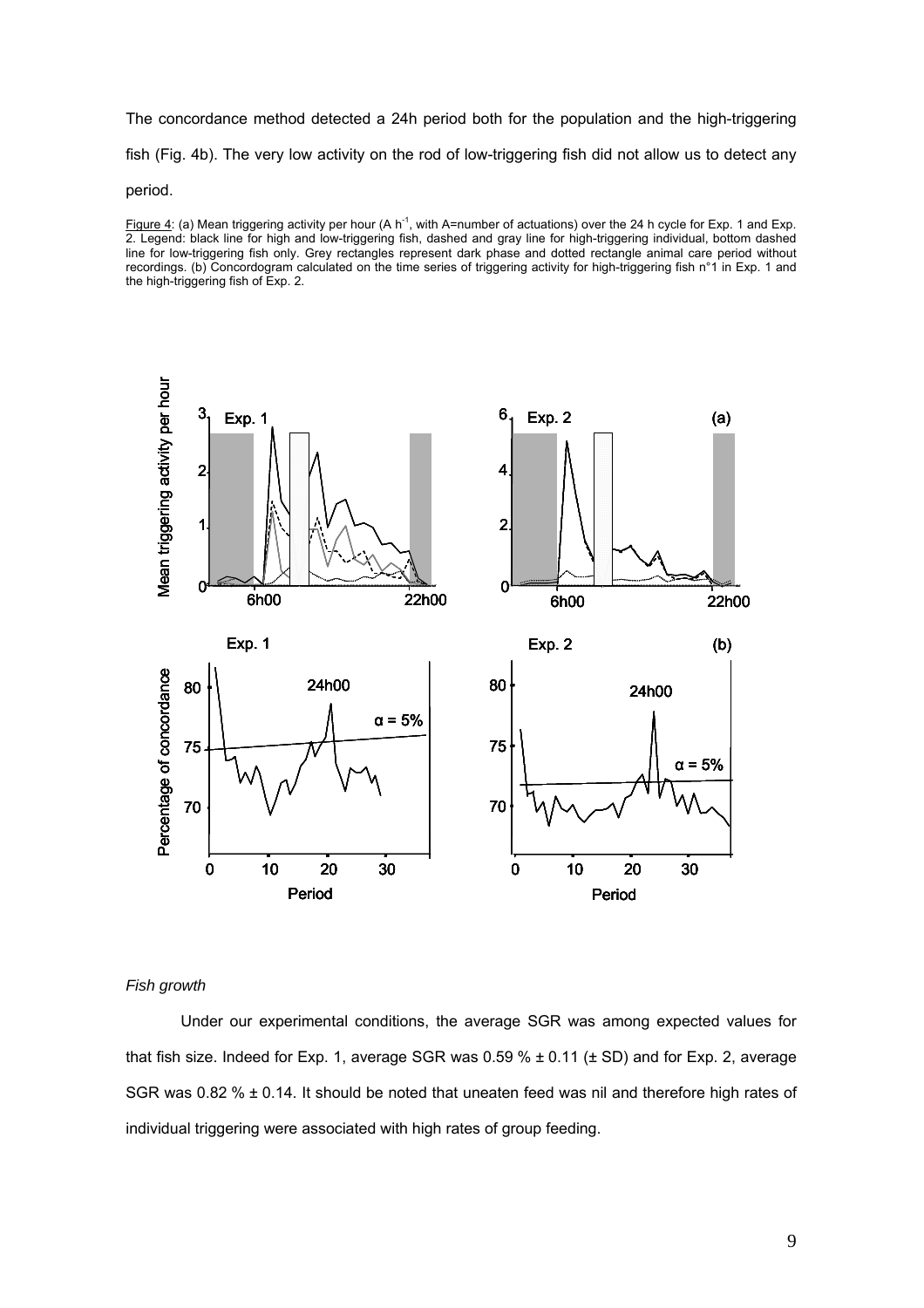At the individual level, in Exp. 1, the high-triggering fish, both males, belonged to the smallest or to the biggest initial body weight fish group respectively (Fig. 5). They displayed SGR (0.61 and 0.57 %) similar to population average and maintained the same weight rank until the end of the experiment. No differences in BWi and BWf were observed between triggering (low- and high-) and zero-triggering fish (KW<sub>(Bwi)</sub>=257, P=0.97; KW<sub>(BWf)</sub>=265, P= 0.84 with N=48, df=1). However, a statistical difference was observed for SGR  $(KW_{(SGR)}=360, P= 0.02$  with N=48, df=1) with zerotriggering fish showing the higher SGR of 0.62 %  $\pm$  0.10 compared to 0.57 %  $\pm$  0.11 for low- and high-triggering fish.

In Exp. 2, the high-triggering fish was one of the 2 females of the group. This individual displayed one of the highest SGR (0.97 %). No differences in BWi were observed between triggering (lowand high-) and zero-triggering fish (KW<sub>(Bwi)</sub>=101, P=0.22 with N=29, df=1) but fish differed in BWf  $(KW_{/BWf}$ =118, P= 0.04 with N=29, df=1) and zero-triggering fish showed a higher BWf of 279.7 g  $\pm$  40.1 compared to 245.2 g  $\pm$  38.6 for low and high-triggering fish. In that experiment, no difference was observed for SGR ( $KW_{(SGR)}=98$ , P= 0.28 with N=29, df=1).

Figure 5: Individual specific growth rate (SGR, %) in relation to initial body weight (Bwi, g). Gray triangles represents high-triggering fish, circle for low-triggering fish and square for zero-triggering fish; open symbol are for female fish. (a) Exp. 1 and (b) Exp. 2.

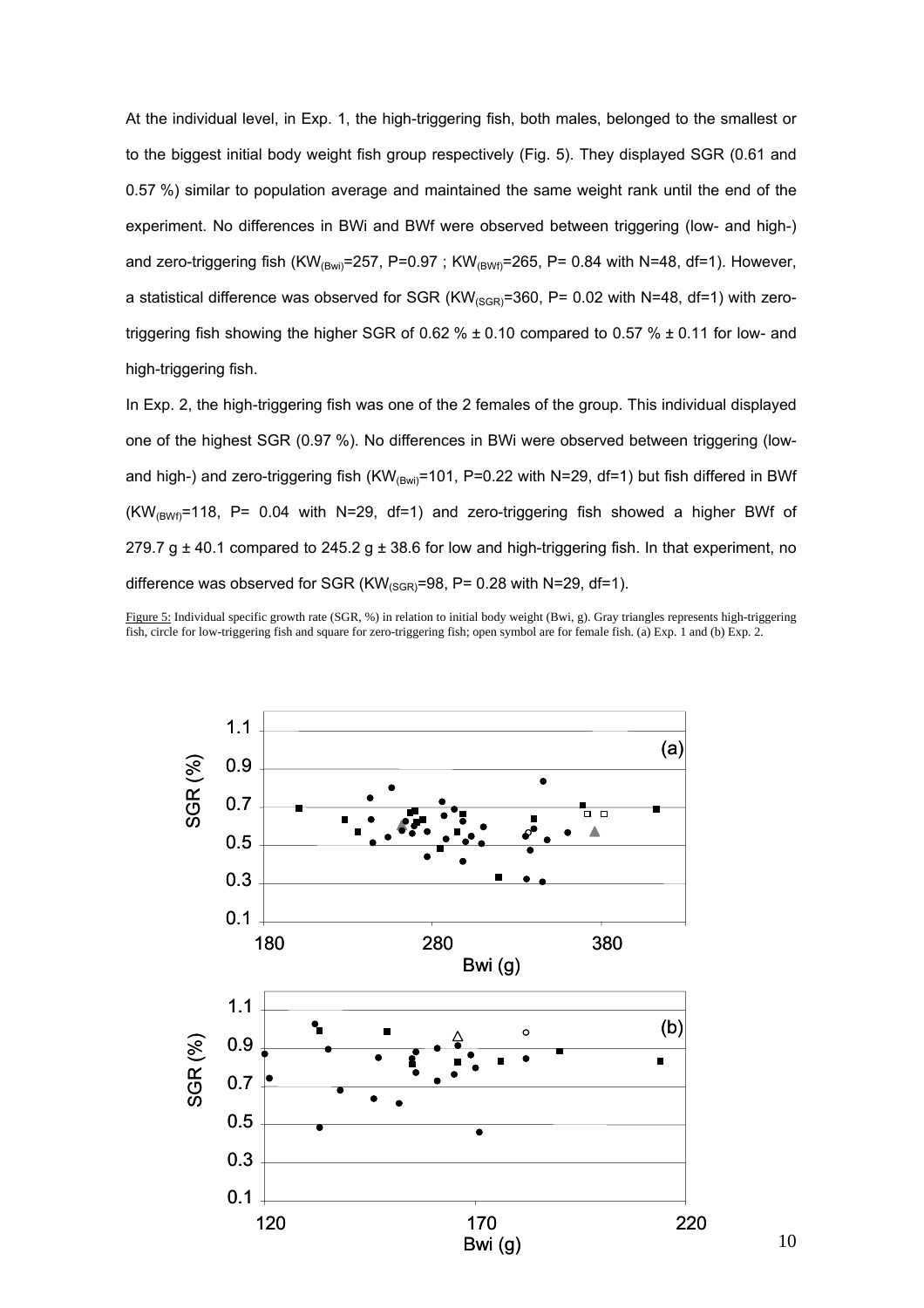### **Discussion**

Results of this study demonstrated the accuracy of the apparatus, and underscored the similarities and peculiarities of individual sea bass triggering patterns compared with studies on other species.

# *Accuracy of feeding demand registration device*

The monitoring system designed for this test seemed efficient since 95% of registered actuations were paired with an ID-code registration. Alanärä and Brännäs (1993) proposed the hypothesis that missed ID-readings could be attributed to the decreased recording accuracy associated with PIT tags injected obliquely. Also, according to the same authors, ID-codes may have failed to be registered on occasion when fish attacked the trigger from an oblique angle. However, in our device, this hypothesis failed because the respective position of the antenna and the trigger prevented an oblique attack but we noticed that PIT tag detection did not work when two individuals were within the antenna.

# *Feed demand activity*

Sea bass used in the experiments were naive to the self-feeding apparatus, with triggering activity starting 6-9 days after the start of the experiment. Such a delay is known to vary greatly according to the apparatus design (Rubio et al., 2004) and species. It likely corresponds to a learning phase and sea bass is described as having a high learning potential including associative learning abilities (Rubio et al., 2003).

Our results showed that within a group of about 50 sea bass, only one or two animals are responsible for 80 % of the triggering activity under a reward regime of 1 or 2 pellets per individual given after each actuation. The rest of the population could be divided in two groups: individuals that seldom actuated the trigger and fish that never actuated the device. Such a classification was not surprising since Alanärä and Brännäs (1993) and Brännäs and Alanärä (1993) demonstrated such behavioral structure in salmonids. They identified 3 levels of triggering activity and ranked fish as dominant, sub-dominants and subordinates. In their studies, they showed that social rank was directly correlated with self-feeding device triggering: dominant fish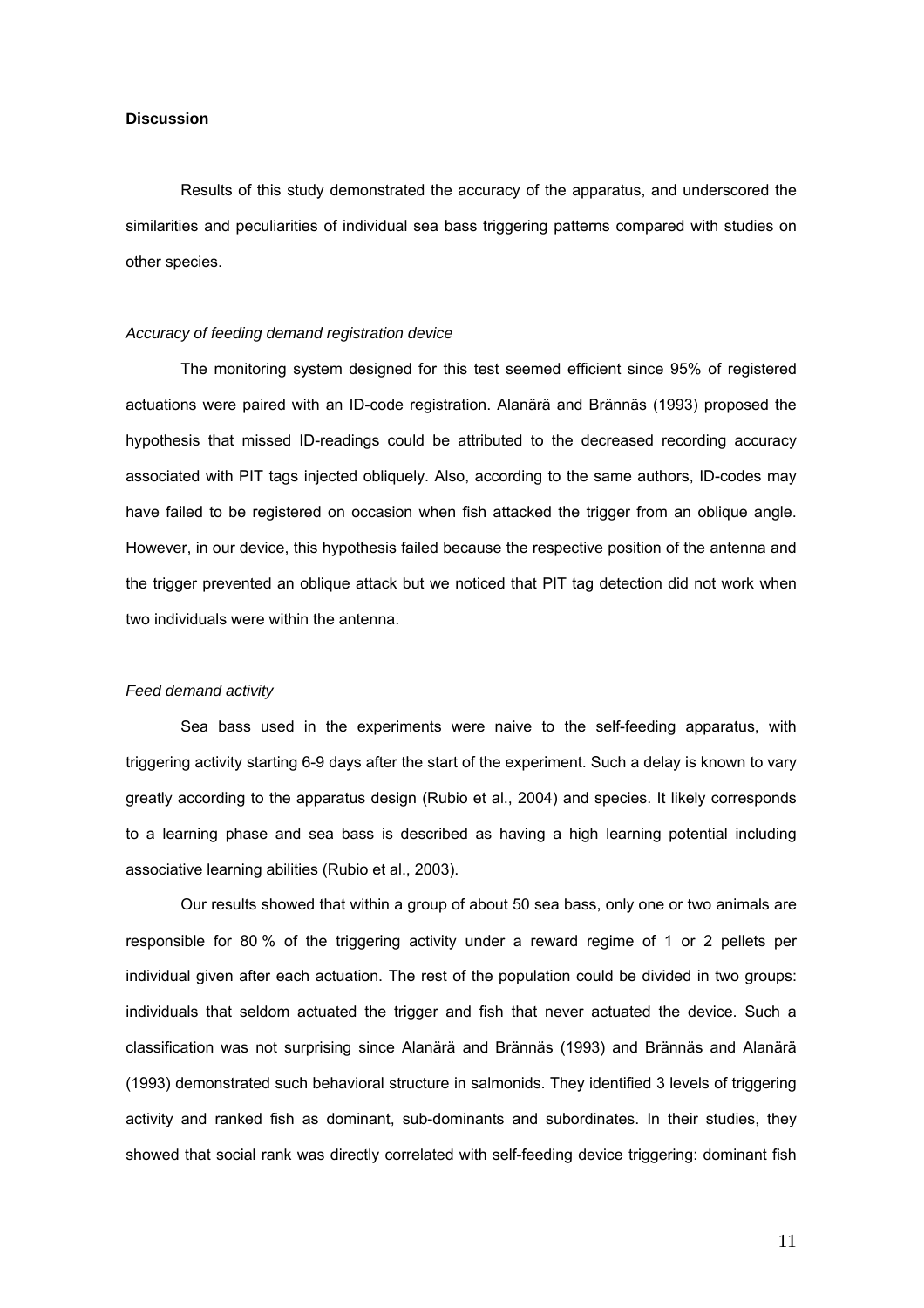had the higher actuation level, sub-dominants and subordinates showed respectively the medium and lowest actuation level. In Arctic char a link with brain serotonergic activity and social status was also confirmed within a dominance hierarchy (Alanärä et al., 1998). However, in salmonids, the demand feeders were predominantly monopolized by the highest-ranked fish with dominant fish having preferential access to delivered feed resulting in a higher SGR compared to other fish in the tank. In our study, direct and video observations did not show any differential access to delivered feed nor did high-triggering sea bass monopolize the trigger and distributed pellets but indeed zero-triggering fish showed a slightly better final weight or SGR. This is in accordance with another study (Chen et al., 2002) that showed that SGR was not always higher for dominant fish. However, McCarthy et al. (1992) underscored that preferential access still often existed. Further, under a hierarchical situation, agonistic behavior occurred on a regular basis (Johnsson and Akerman, 1998 ; Heuts and Nijman, 1998). In relation to spatial distribution, dominant fish tended to occupy a larger space than sub-dominant or subordinates and stayed outside the group. Such behavior was observed for trout (Alanärä, 1992 a, b) and black bass (Petit et al., 2003).

Under our rather low density (20 kg  $m^{-3}$ ) experimental conditions, agonistic behavior (biting, scale loss or fin damage) was not observed. Further, space usage appeared similar for all individuals. Therefore, we hypothesized that good SGR were achieved because feed access was homogeneous among all fish and they received a sufficient ration with little or no social interactions that could be linked to the low density (Brown et al., 1992). For these reasons, we would not use the terms "dominant" / "subordinates" for sea bass behavioral classification proposing instead a more descriptive terminology : high-triggering, low-triggering and zerotriggering fish.

In general, fish feed intake patterns vary mostly in relation to photoperiod and temperature (Madrid *et al*., 2001). At the beginning of our study, the two high-triggering fish in Exp. 1, shared the triggering activity in time: one being active in the dawn and morning and the other one in the afternoon and dusk period. Such temporal partitioning could result from social interactions between those two high-triggering fish. Therefore, the patterns observed would depend on both abiotic factors (photoperiod) and biotic factors (social interactions, or even competition) as shown for trout (Chen et al, 2002). Further, we can note that the total number of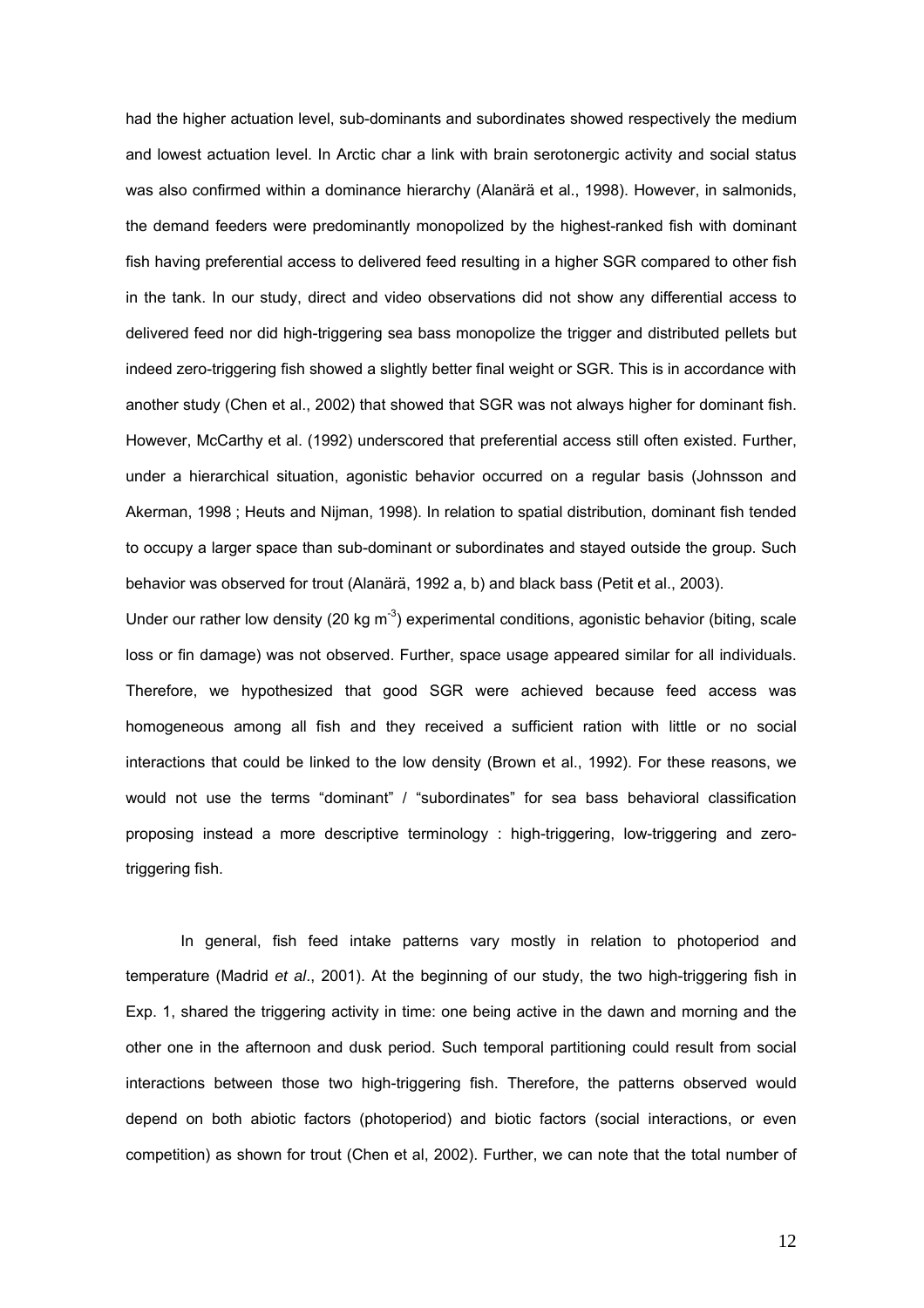trigger actuation was similar for both experiments although there was only one or two hightriggering fish controlling pellet delivery. Because non-ingested food was nil, we could be sure that all distributed feed was actually ingested by the group in both experiments resulting in good SGR. Given such parameters, on one hand, it is interesting to note that the feed distribution and thus, high-triggering fish activity, seemed to be adjusted to the group needs rather maybe than to the individual's needs. On the other hand, high-triggering individuals didn't gain particular benefit from their triggering ability.

These results suggest that in physiological or nutrition studies such as macronutrient selection carried out under self-feeding conditions, behavioral categorization of individuals should be considered. Indeed, if the high-triggering fish are removed, either when fish are randomly distributed among tanks or when destructive sampling is used, the consequences to the fish group when such population structure changes take place should be taken into account. One can envision several ways to employ this technology in future experiments investigating aspects of feeding behavior *e.g.* feeding motivation and social organization in relation to environmental factors or stressors, and attempting to increasing the efficiency of aquaculture.

### **Acknowledgements**

We wish to thank C. Darracq (Imetronic), S. Ternoir and M. Snoussi (MicroBE) for their support in technological developments. An earlier version of this work was presented at the final workshop of the COST Action 827 "Regulation of voluntary feed intake in fish" held in Reykjavik, 16-18 August 2001. This work was performed within the Integrated Research Project SEAFOODplus, contract No FOOD-CT-2004-506359. The partial financing of the work by the European Union is gratefully acknowledged.

# **References**

- Alanärä, A., 1992a. Demand feeding as a self-regulating system for rainbow trout (*Oncorhynchus mykiss*) in net-pens. Aquaculture 108, 347-356
- Alanärä, A., 1992b. The effect of time-restricted demand feeding on feeding activity, growth and feed conversion in rainbow trout (*Oncorhynchus mykiss*). Aquaculture 108, 357-368.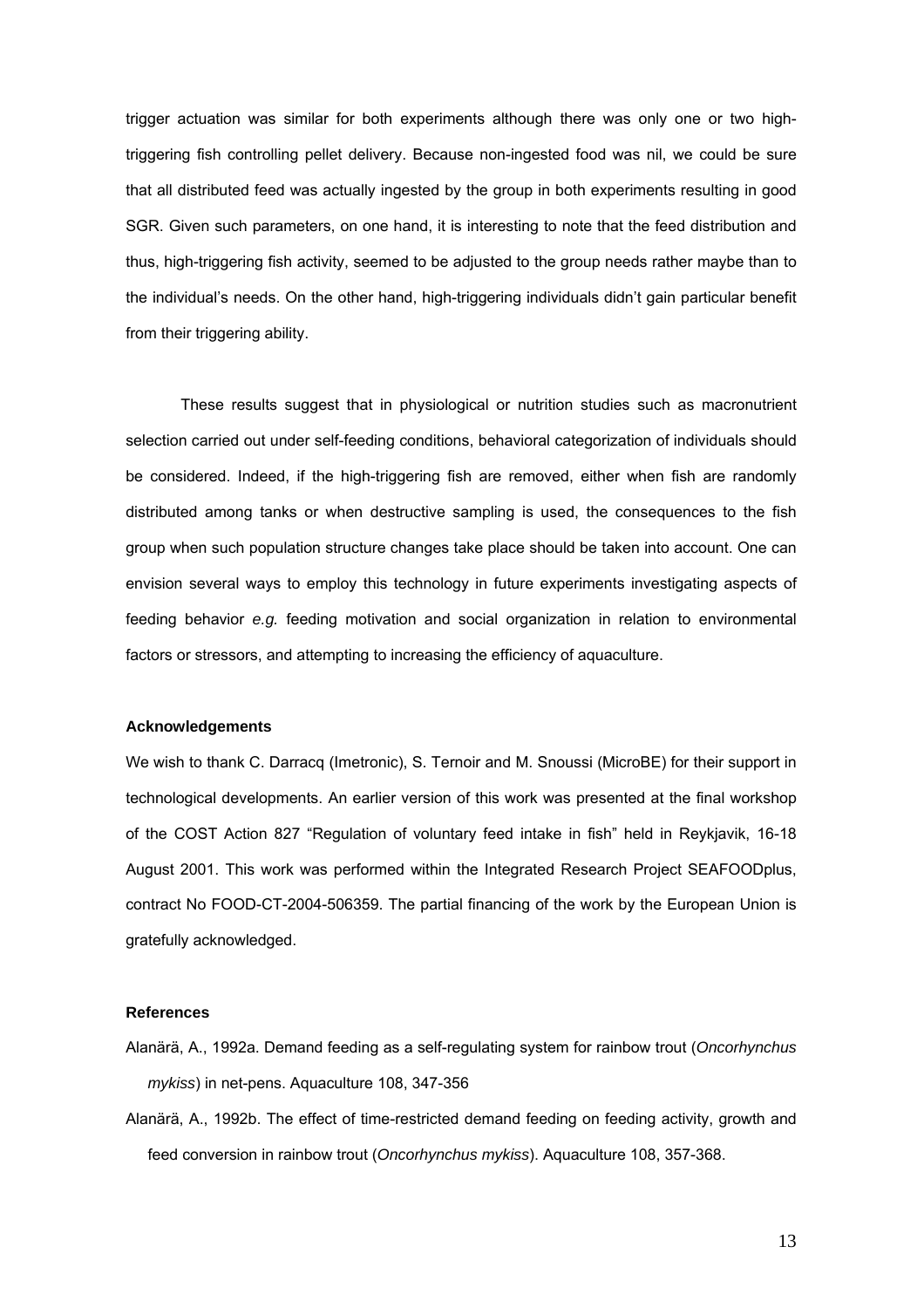- Alanärä, A., Brännäs, E., 1993. A test of the individual feeding activity and food size preference in rainbow trout using demand feeders. Aquac. Int. 1, 47-54.
- Alanärä, A., Brännäs, E., 1996. Dominance in demand-feeding behaviour in Arctic charr and rainbow trout: The effect of stocking density. J. Fish Biol. 48, 242-254.
- Alanärä, A., Winberg, S., Brännäs, E., Kiessling, A., Höglund, E., Elofsson, U., 1998. Feeding behaviour, brain serotonergic activity levels, and energy reserves of Artic char (*Salvelinus alpinus*) within a dominance hierarchy. Can. J. Zool. 76, 212-220.
- Bégout Anras, M.L., Covès, D., Dutto, G., Laffargue, P., Lagardère, F., 2003. Tagging juvenile seabass and sole with telemetry transmitters: medium-term effects on growth. ICES J. mar. Sci. 60, 1328-1334.
- Brännäs, E., Alanärä, A., 1993. Monitoring the demand feeding activity of individual fish with a demand feeding system. J. Fish Biol. 42, 209-215.
- Brown, G.E., Brown, J.A., Srivastava, R.K., 1992. The effect of stocking density on the behaviour of arctic charr (*Salvenius alpinus* L.). J. Fish Biol. 41, 955-963.
- Chen, W.-M., Naruse, M., Tabata, M., 2002. The effect of social interactions on circadian selffeeding rhythms in rainbow trout *Oncorhynchus mykiss* Walbaum. Physiology & Behavior 76, 281-287.
- Covès, D., Gasset, E., Lemarié, G., Dutto, G., 1998. A simple way of avoiding feed wastage in European seabass, *Dicentrachus labrax*, under self-feeding conditions. Aquat. Living Resour. 11, 395-401.
- Hassnaoui, M., Pupier, R., Attia, J., Blanc, A., Beauchaud, M., Buisson, B., 1998. Some tools to analyse changes of rhythms in biological time series. Biological Rhythm Research 29, 353- 366.
- Heuts, B.A., Nijman, V., 1998. Agressive behaviour of two swordtail colour breed (*Xiphophorus*, Poecilidea) in a prior residence situation. Behav. Process 43, 251-255.
- Jobling, M;, Covès, D., Damsgård, B., Kristiansen, H.R., Koskela, J., Petursdottir, T.E., Kadri, S., Gudmundsson, O., 2001. Techniques for measuring feed intake. In Houlihan, D., Boujard, T., Jobling, M. (Eds), Food Intake in Fish. Blackwell Science Ltd, Oxford, pp. 49-87.
- Johnsson, J.I., Åkerman, A., 1998. Watch and learn: preview of the fighting ability of opponents alters contest behaviour in rainbow trout. Anim. Behav. 56, 771-776.